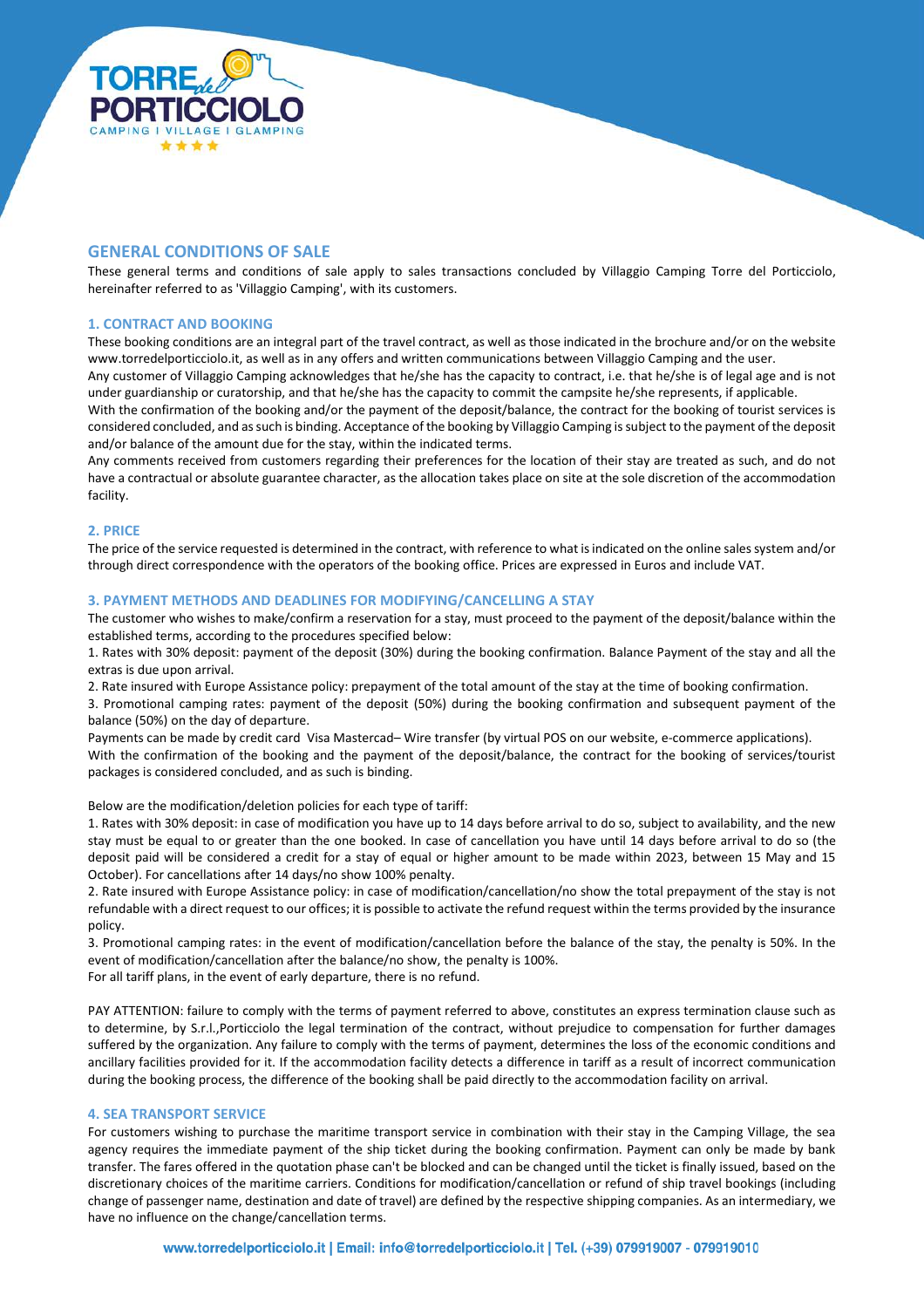

## **5. PROVISION OF THE SERVICE/TOURIST PACKAGE**

On arrival, the customer must go to the reception of the accommodation facility with their booking confirmation. All accommodation units, pitches, rooms and flats, will be available only to the persons indicated on the travel documents. The management has the right not to hand over the accommodation unit to any person who fails to comply with this rule. The time of arrival and departure, as well as the availability of the accommodation unit and/or pitch and/or room and/or flat booked, are defined in the village regulations. If the customer does not arrive at the booked accommodation facility by 12:00 noon on the next day stated in the booking, without giving any notice, the management reserves the right to cancel the booking and make it available to third parties. If the customer does not vacate the unit and/or pitch and/or room and/or flat within the permitted time, the accommodation facility may charge the customer the daily rate, in accordance with the current tariff.

For services related to accommodation, please refer to the conditions and descriptions provided on our website www.torredelporticciolo.it, catalogue and booking system.

### **6. CHANGE OF BOOKING**

Changes in terms of personal details, number of participants, or ancillary services with respect to what is stated in the contract at the time of booking confirmation are accepted if and only if communicated to the booking centre no later than 14 days before the date of arrival. Requests for change of date or accommodation are also allowed if communicated within 14 days of the expected arrival date. All requests will be met, subject to availability, with a consequent monetary revaluation upwards of the original booking and of the services offered in the event of an increase in the number of guests or an extension of the stay.

There are no refunds or coupons for stays or amounts reduced compared to those contained in the original booking confirmation. Any changes to the above must be communicated in writing to the following email address: [info@torredelporticciolo.it.](mailto:info@torredelporticciolo.it)

#### **7. VARIATION AND WITHDRAWAL BY SRL PORTICCIOLO**

If the customer does not pay and/or the payment made is not credited within the term indicated in the booking, S.r.l., Porticciolo has the right to cancel the booking and withdraw from the contract without any extension and without paying the customer any reimbursement for presumed damages and/or penalties. In addition, the Camping Village has the right to withdraw from the contract for justified reasons (including the hypothesis that the service has become excessively onerous and/or the occurrence of extraordinary and/or unforeseeable events), due to force majeure and/or fortuitous events. The customer shall be notified of this in writing in good time.

A valid reason for withdrawal by the SRL Porticciolo is the non-compliance, by the guest and his family, with the Italian legislation on health regulations and control for the containment of the SARS-Cov-2 virus. The accommodation facility reserves the right/duty to request the production of any document required by law, suitable for access to places open to the public.

#### **8. ALLIANZ ASSICURAZIONI BOOKING PROTECTION INSURANCE POLICY**

If you want to spend a "zero-risk holiday with maximum security", we recommend that you purchase the "Booking Protection" insurance policy from Allianz Assicurazioni at a super convenient price, which protects your holiday in the event of cancellation of the booking, interruption of the stay or delayed arrival at our facility. It's quick and easy, just a few clicks. It can be activated within 24 hours of confirming your booking.

Once you have completed your booking, you will find in your confirmation email the link to safely purchase this optional service online.

#### **9. CUSTOMER SERVICE**

For general information and/or requests for quotations, please contact us at the following numbers: Tel: +39 079 919007 / +39 079 919010 - Fax (+39) 079919212 info@torredelporticciolo.it

Cancellations or changes to bookings can only be received by email (booking@torredelporticciolo.it) or by fax at (+39) 079 919212. We do not accept cancellations by phone.

## **10. RELEVANT LAWS AND COMPETENT COURT**

The sale of products and services by electronic means is governed by article 18 of dec. leg. 114/98 and subsequent amendments, as well as by law no. 27 of 24/04/2020 tourism code. The sales contract stipulated between the Client and S.r.l.,Porticciolo shall be governed by and interpreted in accordance with Italian law. For anything not expressly provided for in these conditions, the regulations of the Italian Civil Code and of the laws/consuetudes on the subject are referred to.

In case of disputes or controversies concerning the stipulated contract of stay and/or interpretation of the single clauses of the present booking conditions, reference will be made only to the text written in Italian. In the event of disputes arising between the parties, the Court of the Court of Sassari (Italy) is competent to hear the case.